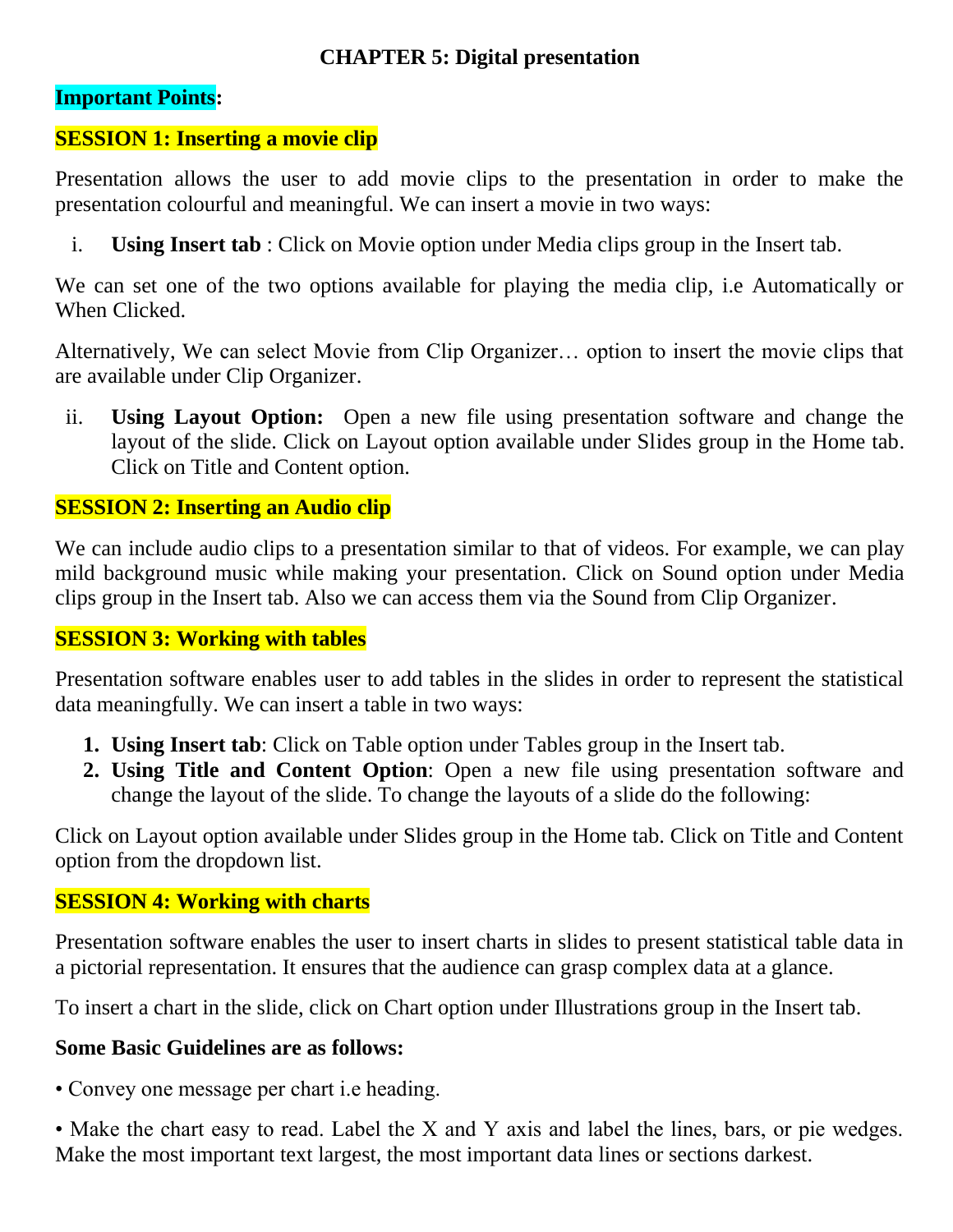- Make bars and columns wider than the spaces between them.
- Be accurate. Always start a numerical axis at zero. Compare only like variables.
- Eliminate all unnecessary details. Avoid grid lines, data points, boxes, etc.
- Use a few (maximum four) colors per visual.

## **SESSION 5: Inserting Transitions**

Transition effects can help in increasing audience's interest during a presentation. A slide transition is the visual motion when one slide changes to the next during a presentation. By default, one slide simply replaces the previous one on screen.

To work with transition effects, click the Animations tab.

To apply, select an effect from Transitions to this slide group and double-click on it.

We can also increase or decrease the duration of the transition effect by setting up the time interval (in seconds) in duration option under Timing group.

We can set sound effects during transitions by selecting a sound scheme available in Sound option under Timing group.

### **SESSION 6: Inserting Animations**

While transition occurs between each slide, animation allows us to put slide elements, such as text and graphics, in motion within a slide. Animations are helpful way to make our slides look more dynamic. They are also a great way to reveal text or object on a slide one step at a time. For example, we could have five bullet points of text, and reveal them one-by-one on the slide with each click.

To apply, select the graphical object and click Animate under Animations group. Select the animation effect under the Animate dropdown list.

To summarize the effective uses of animation effects:

- Helps focus audience attention on information.
- Controls the flow of information especially while explaining a diagram.
- Reveal concepts one by one.

## **SESSION 7: Grouping of objects**

Grouping can help when we want to move, rotate or resize multiple objects in a presentation. We can group objects such as pictures, clip art, shapes and text box; once grouped they appear as a single object. To group the graphical objects, select all the objects that we want to group in the slide. To select more than one objects in the slide hold down the ctrl key and select the object in the slide. To group the objects, click Format tab.

We can select the Group option available under Arrange group in the Format tab. Click on Group, to group all the selected graphical objects in the slide.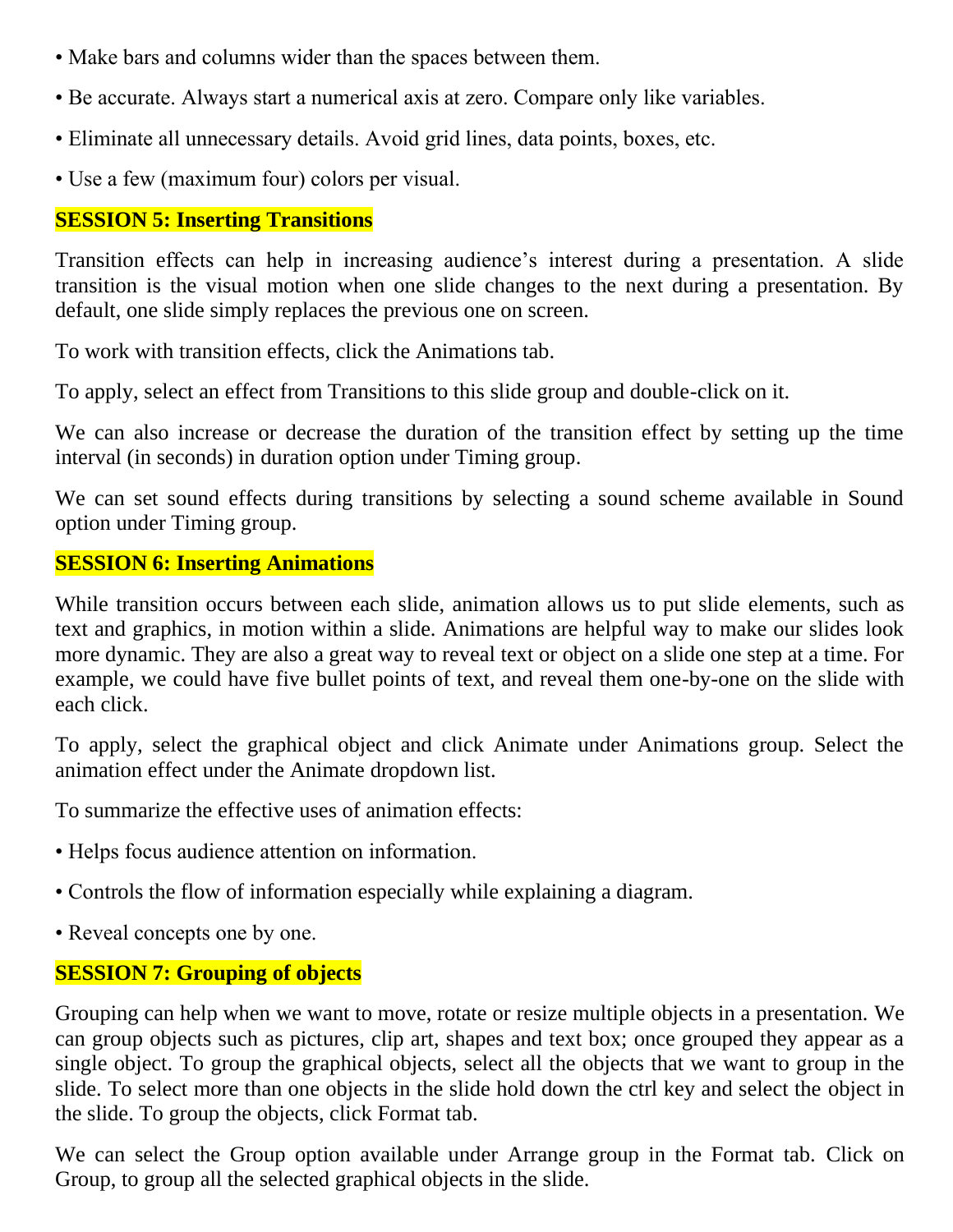There are three options available in group section:

- Group
- Regroup
- Ungroup

## **SESSION 8: Inserting Speaker Notes**

Speaker notes are guided text used by the presenter during a presentation. Speaker notes can be short or long texts that can be used as a reference by the presenter while making a presentation. To add notes to a particular slide, select the slide and type the notes in the Click to add notes area located at the bottom of the presentation software.

Alternatively, we can select View tab and click Notes page under Presentation Views Group.

Key things to remember about speaker notes:

- 1. They should not restate the contents of the slide.
- 2. Speaker notes should support the content of the slide with in-depth information.

To enable the presenter view, go to the Slide Show tab and check the option Use Presenter View.

## **SESSION 9: Reviewing Content**

Presentation software includes options such as spell checks for correcting errors in a presentation. However, it is the presenters' responsibility to check each and every point manually on each slide before attempting to make a presentation.

- 1. Know your topic.
- 2. Use key phrases about your topic.
- 3. Avoid too much text on each slide.
- 4. Limit the number of slides.
- 5. Plan the layout of your slide.
- 6. Avoid fancy fonts
- 7. Use contrasting colors for text and background
- 8. Use a slide design template to keep your presentation look consistent
- 9. Use animations and transitions sparingly.
- 10. Also, always review the presentation 2-3 times before making a presentation.

# **SESSION 10: Preparing to deliver a presentation**

We can customize the delivery of the presentation.

Click on Set Up SlideShow option under Set Up group in the Slide Show tab.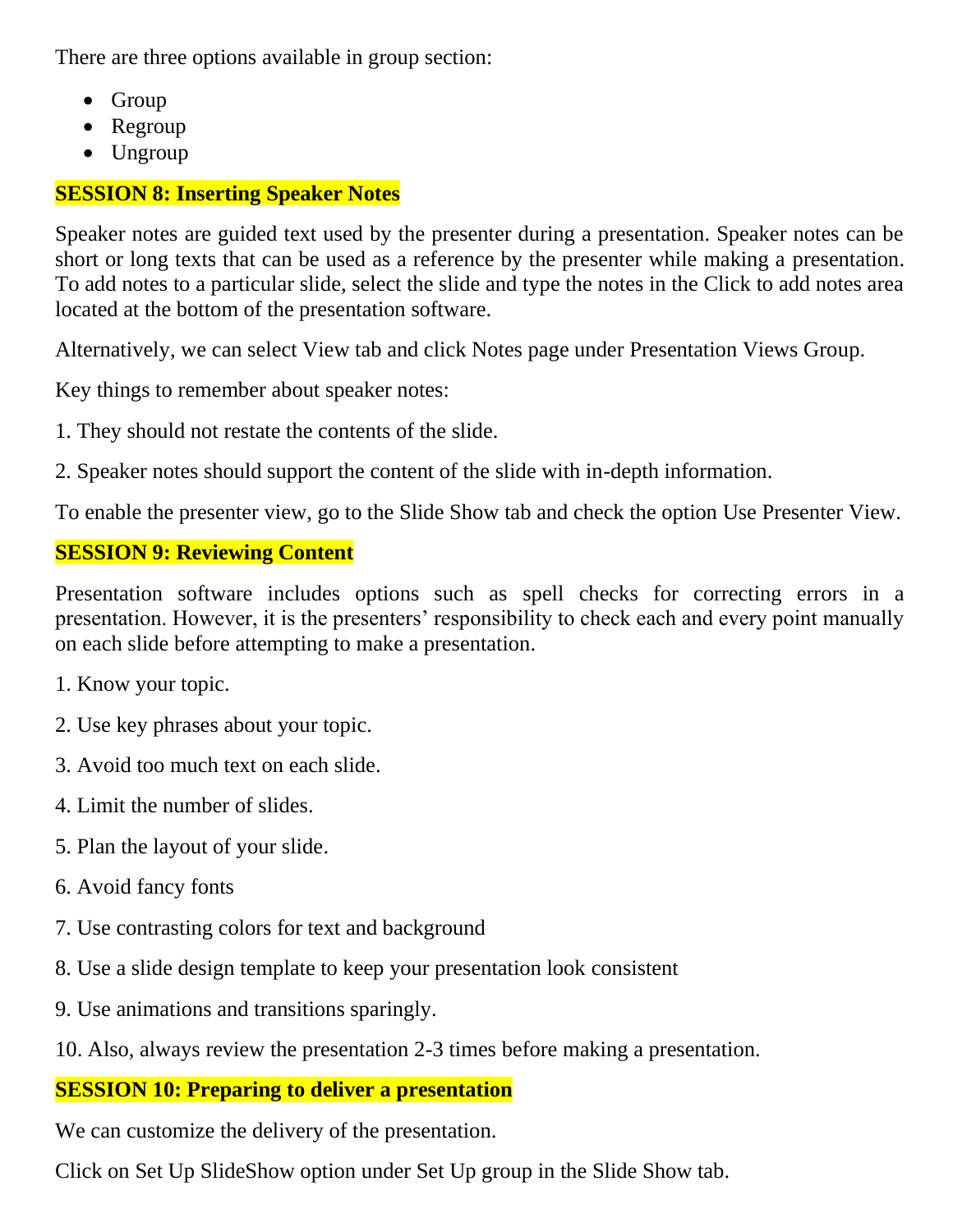### **SESSION 11: Print a presentation**

Sometimes we need to provide print outs of the presentation to the audience as a reference material. We can print notes, handouts or outline of the presentation using the presentation software. Select the print option from the file tab. Select the Notes Page option under Print what: dropdown list

Click OK once we are ready to print the notes. We can print handouts for audience reference by selecting the Handouts option under Print what: dropdown list. To save paper, we can print multiple slides on a single sheet.

#### **Exercises:**

Fill in the blanks:

- 1. Presentation allows the user to add **Movie Clip** to the presentation in order to make the presentation colourful and meaningful.
- 2. You can use two options to insert a movie clip the **Insert Tab** &**Title and conent layout**.
- **3.** The two options available under Movie option are **From the file & From the clip organizer.**
- **4.** Movie option is available in **Media Clips** group under the Insert tab.
- 5. You can include **Audio clip** to a presentation similar to that of videos.
- 6. Audio Clips are used for playing **mild background music** while making presentations.
- 7. Sound option is available in the Media Clips group under the **Insert** tab.
- 8. **Tables** are used to represent the statistical data meaningfully in a presentation.
- 9. Table option is available in **Tables** group under the Insert tab.
- 10.Two ways to create a table are **Insert Tab** &**Title and conent layout**.
- 11.Additional tabs that will be available for editing and formatting the table are **Design & Layout**.
- 12.Presentation enables the user to insert **Charts** in slides to present statistical table data in a pictorial representation.
- 13.Chart option is available in **Illustration** group under the Insert tab.
- 14.**Transition** effects can help in increasing audience's interest during a presentation.
- 15.A **slide transition** is the visual motion when one slide changes to the next during a presentation.
- 16.The list of transition effects will be available under **Animations** tab.
- 17.Transition effects are available in **Transition to this slide** group under the Animations tab.
- 18.**Cut, Fade, Push,Wipe, Split** are some of the transition effects available in a presentation software.
- 19.**Animations** enables you to put slide elements, such as text and graphics, in motion within a slide.
- 20.**Animations** helpful way to make your slides look more dynamic.
- 21.To apply an animation, select the Animate option available in **Animations** group under the Animations tab.
- 22.**Grouping** helps to move, rotate or resize multiple objects in a presentation.
- 23.The Group option is available in **Arrange** group under the Format tab.
- **24.**The three options available under Group dropdown option are: **Group, Regroup & Ungroup.**
- 25.**Speaker Notes** are guided text used by the presenter during a presentation.